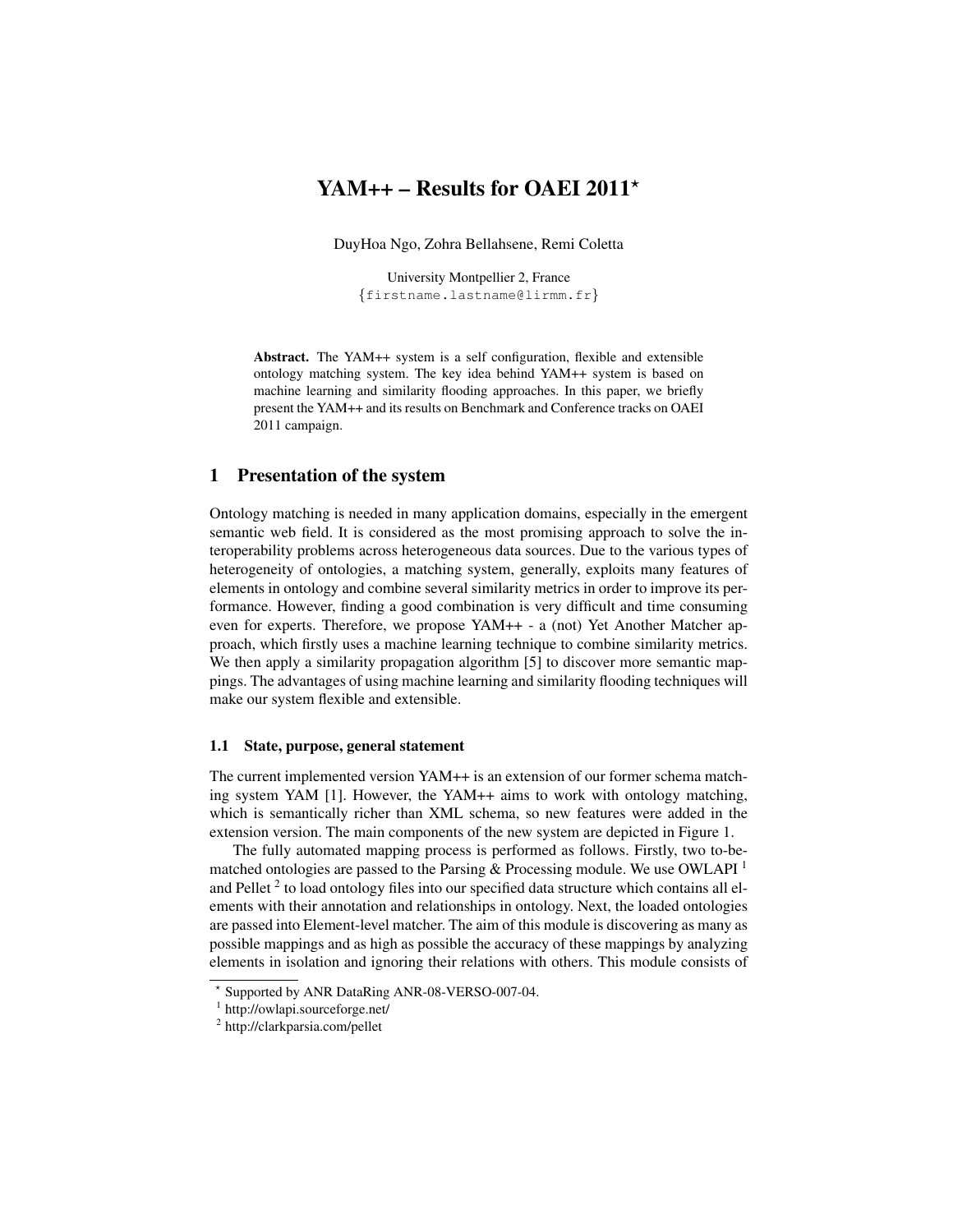

Fig. 1. YAM++ system architecture

two sub-modules: Terminological matcher and Extensional matcher. The Terminological matcher exploits annotation information of elements by various similarity metrics, and then combine them by a machine learning model. Whereas, the Extensional matcher exploits information from external data (instances) accompanying with ontologies.

Mappings discovered from Element-level matcher are passed into the Structurelevel matcher module in order to discover new mappings by analyzing the positions of elements on the hierarchy structure of ontologies. The main intuition of this part is that if two elements from two ontologies are similar, their neighbors (in the same relations) might also be somehow similar [2]. In our current system, we have implemented a popular graph based technique - Similarity Flooding in the Structure-level matcher module.

Finally, the results of Element-level and Structure-level matchers are combined and passed to the Constraint & Selection module. Here, we define some semantic patterns to recognize and remove inconsistent mappings. Then, we apply assignment methods (Greedy and Hungarian algorithms) [4] to select the most appropriate mappings. Currently, our system works with 1:1 matching cardinality.

### 1.2 Specific techniques used

In this section, we will briefly describe four main modules: Terminological matcher, Extensional matcher, Similarity Flooding and Constraint & Selection.

Terminological matcher In this module, we exploit various features of text information used to annotate elements in ontologies. The corresponding similarity metrics have been also implemented in order to calculate the similarity score between elements from two to-be-matched ontologies. The combination and the matching process in this module are illustrated in Figure 2.

We treat the matching task as a binary classification problem. Each pair of elements from two input ontologies are considered as a machine learning object; its attributes are similarity scores calculated by a set of selected similarity metrics on these elements.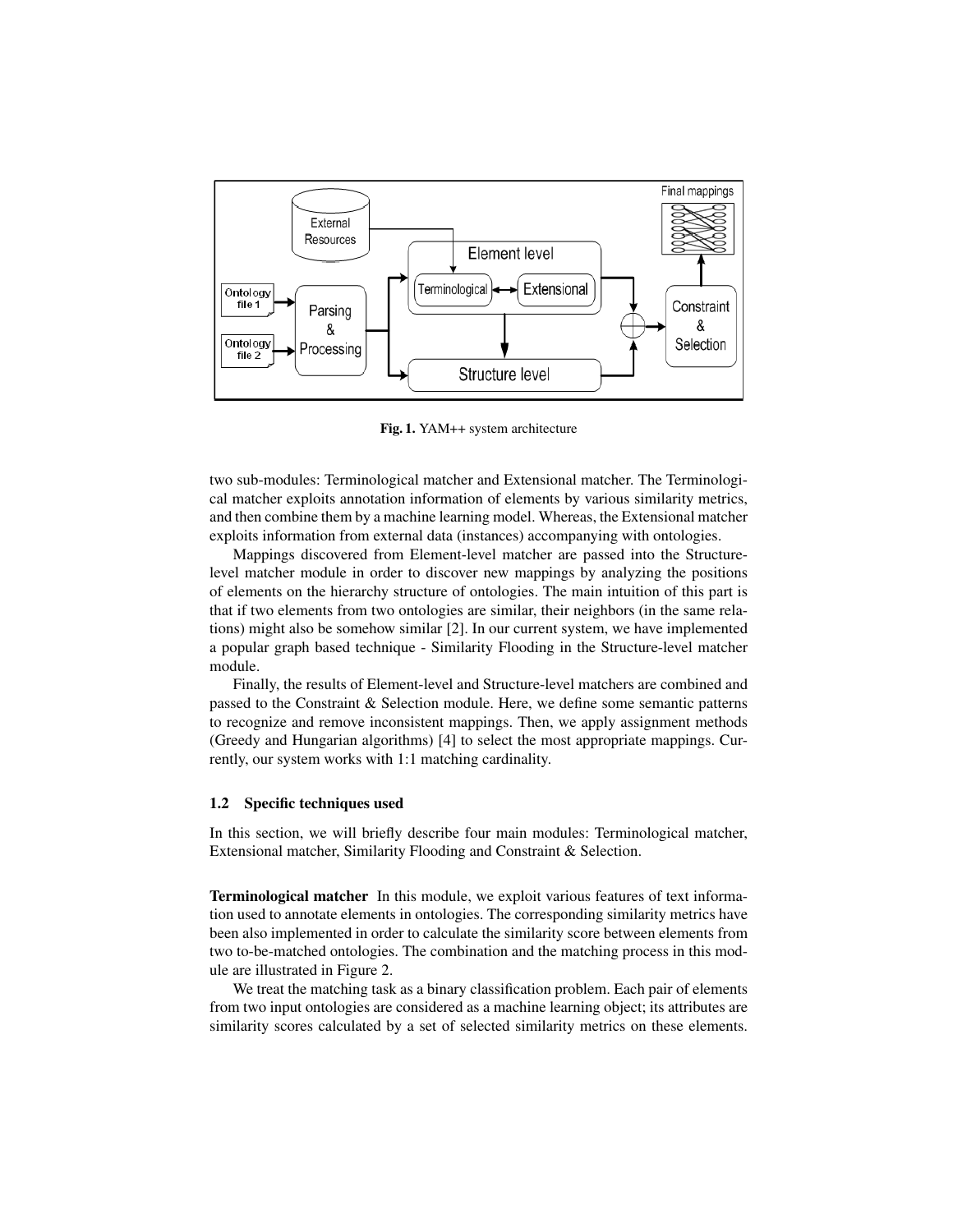

Fig. 2. Terminological matcher

In the learning phase, we use some gold standard datasets to generate training data. A gold standard is a pairs of ontologies with expert mappings between their elements provided by domain experts. In current version, the gold standard datasets are taken from Benchmark dataset published in OAEI 2009. According to our study  $[6]$ <sup>3</sup>, we adopt J48 - a decision tree [9] as the classification model in our system. In classifying phase, each pair of elements from two to-be-matched ontologies is predicted as matched or not according to its attributes.

In order to extract attribute values for each pair of elements, we use various similarity metrics described in  $[6]$ . They are divided into three main groups: (i) **name metrics** which compare entities by their URI names; (ii) **label metrics** - which compare entities by their labels; and (iii) context metrics - which compare entities by their descriptive and context information.

Name and label metrics belong to Terminological category [2]. Most of String-based metrics (Levenstein, SmithWaterman, Jaro, JaroWinkler, MongeEklan,etc.) are taken from open source libraries SecondString <sup>4</sup> and SimMetrics <sup>5</sup>. We also have implemented popular metrics such as Prefix, Suffix, LCS [2], SubString - Stoilos [8]. In term of Language-based metrics, we developed three well-known metrics corresponding to Lin, JingConrath and WuPalmer algorithms [3]. These metrics use Wordnet <sup>6</sup> as an auxiliary local thesaurus. Additionally, we proposed a hybrid approach to combine string-based and language-based metrics. The detail of algorithms can be found in our paper [7].

Context metrics used in YAM++ belong to the both Structural and Extensional categories [2]. The main idea behind these metrics is described as follows. We build three types of context profile (i.e. IndividualProfile, SemanticProfile and ExternalProfile) for each element. Whereas IndividualProfile describes annotation information of individual element, SemanticProfile and ExternalProfile describe the context information of an

<sup>&</sup>lt;sup>3</sup> http://www2.lirmm.fr/∼dngo/publications/A\_Flexible\_System\_for\_Ontology\_Matching\_full.pdf

<sup>4</sup> http://secondstring.sourceforge.net/

<sup>5</sup> http://sourceforge.net/projects/simmetrics

<sup>6</sup> http://wordnet.princeton.edu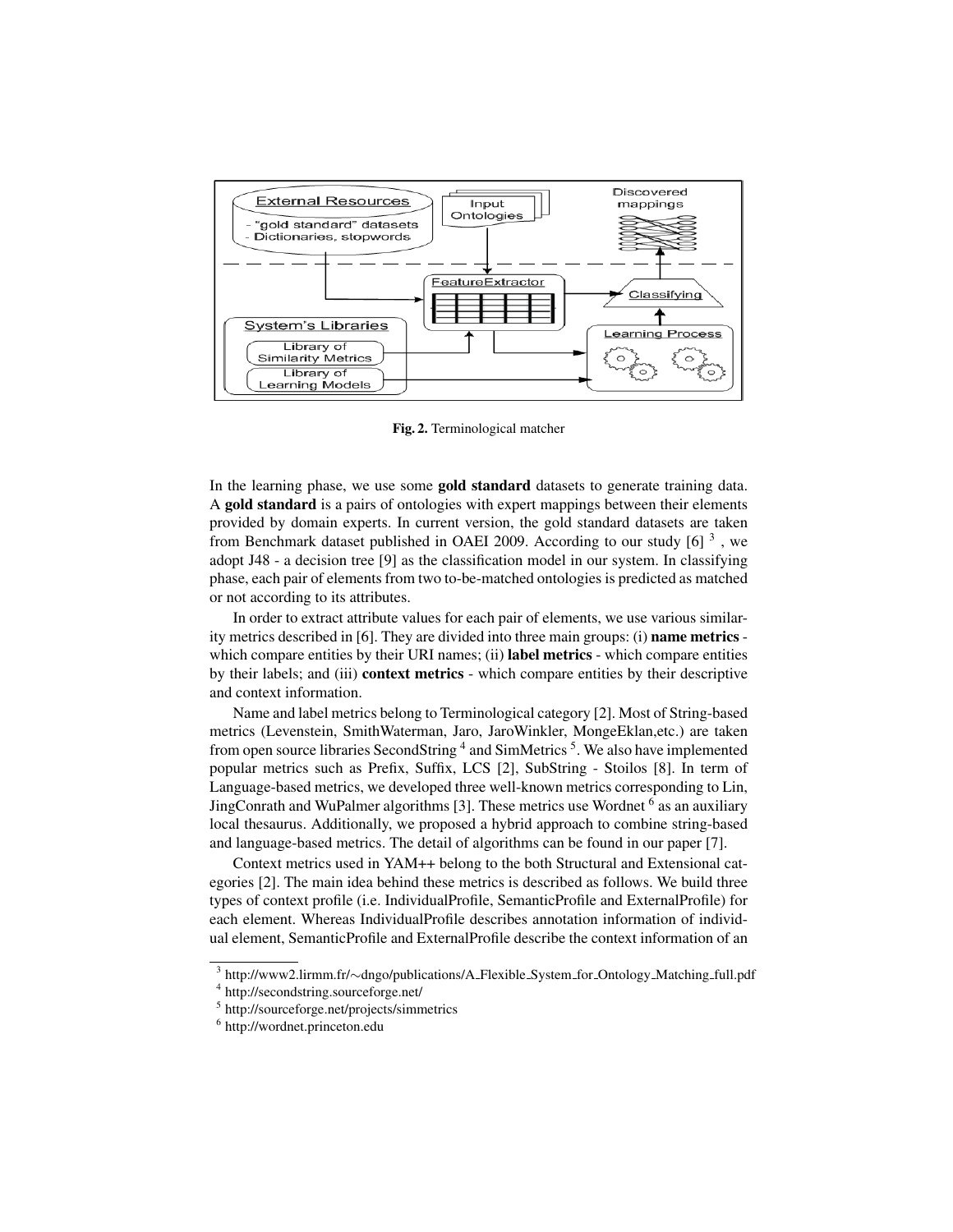element among the others. These context profiles then can be used to compare entities by some information retrieval techniques. See [7] for more detail.

Extensional matcher In many situation, to-be-matched ontologies provide data (instances), therefore, the aim of Extensional module is to discover new mappings which are complement to the result obtained from Terminological module. There are two issues we should consider here: (i) how to find similar instances from two ontologies; and (ii) given a list of matched instances, how to discover new concept/property mappings.

For the first issue, we propose two methods for discovering instance mappings as follows:

- If two instances belong to two matched classes and they have highly similar labels then they will be considered as similar. Here, the list of concept mappings is taken from the result of Terminological module. Similarity score between instance labels is computed by our metric named SentenceSimilarity.
- If two instances have high similar text in description then they will be considered as similar too. Here, a description text is taken from values of all properties described in an instance. The intuition behind is that even though a real instance were assigned by different name of IDs, properties and concepts (classes), but the values of its properties are generally not changed. Based on this idea, we use an information retrieval technique to compute the similarity of instances by their description text.

For the second issue, we apply two methods for discovering concept/property mappings as follows:

- For each pair of matched instances from two ontologies, if the text values of two properties are highly similar, then these properties are considered as similar.
- For each pair of concepts (classes) from two ontologies, if most of their instances are matched, then these classes are matched.

The discovered mappings by Element-level module are the union of discovered mappings from Terminological and Extensional modules.

SimilarityFlooding The Similarity Flooding algorithm is well-known and were described in detail in the popular schema matching system - SimilarityFlooding [5]. In this section, instead of explaining this algorithm again, we will present some main points of using it in our system. For this aim, we are going to answer two questions: (i) why do we select Similarity Flooding method; and (ii) how can we apply this method in ontology matching task.

Firstly, according to [2], there are many methods can be used to analyze the structural information of ontologies to find mappings. They are mainly based on the idea that two elements of two different ontologies are similar if all or most of their elements in the same view are already similar. The term view here maybe understood as a list of elements which can be seen from the ongoing examined element. For example, they can be direct super/sub elements, sibling elements or list of elements in the path from the root to the current element on the ontology's hierarchy, etc. However, two big problems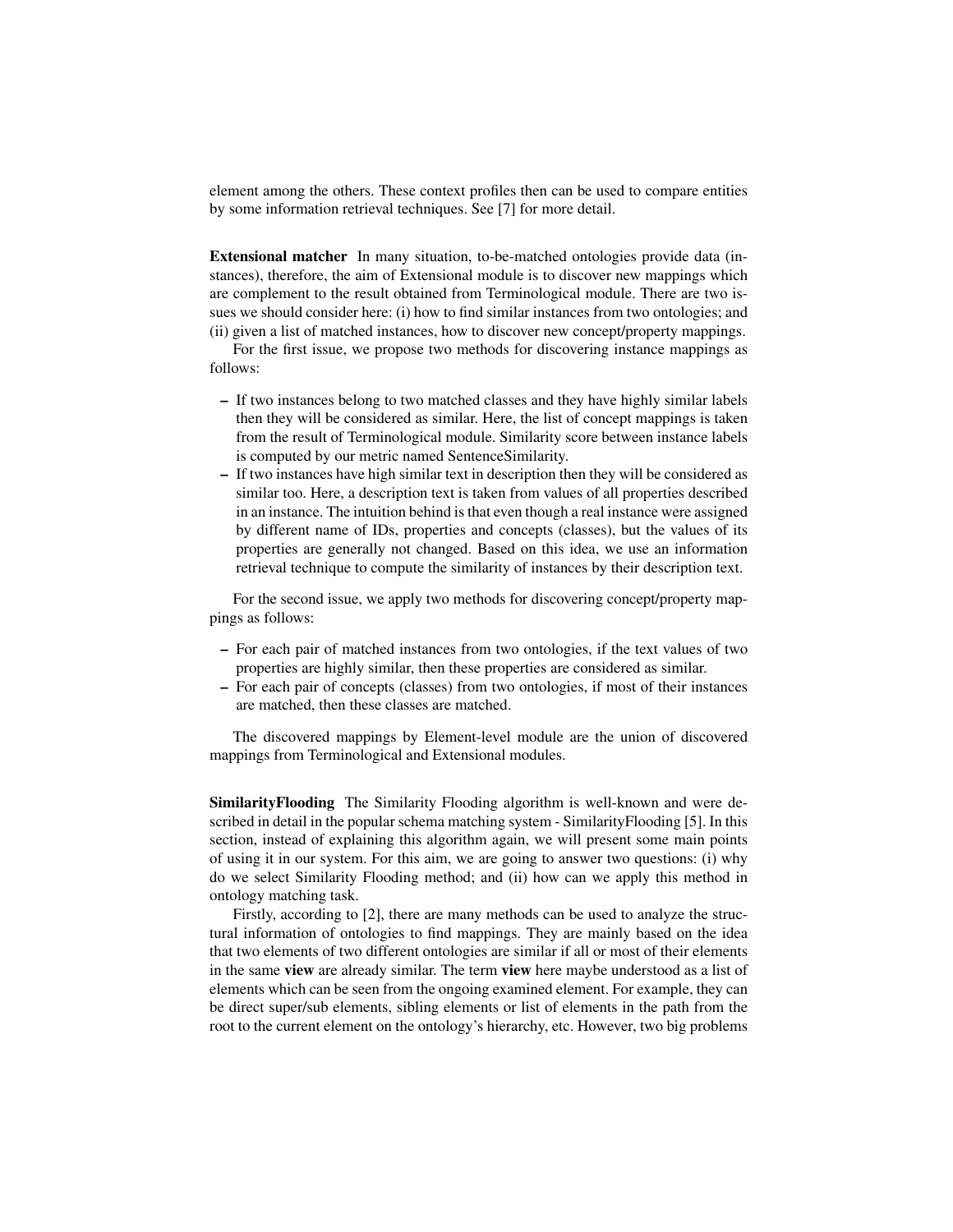have arisen. One as the authors commented in [2] is that these methods face problems when the viewpoint of two ontologies is highly different. The second is that if some pre-defined mappings are incorrect and these methods are run only one time to produce new mappings, then the accuracy of new results will be unconfident. Therefore, we believe that the idea of propagating a portion of similarity from one matched pair of elements to their neighbors is more flexible and applicable. Additionally, by running many iterations until the similarity scores between elements become stable, we believe that incorrect mappings (pre-defined) will be removed.

In order to apply Similarity Flooding in our system, we construct a graph from an ontology, whose nodes are concepts, properties or primitive XML Schema DataTypes and edges have types and label have been divided into 5 groups corresponding to relationships between elements in ontology, such as subClass, subProperty, domain, range and onRestrictedProperty. Notice that we use Pellet library as a reasoner to infer the relations between elements in ontology. It will help us to overcome the problem of different viewpoint of ontologies. Then, a pairwise connectivity graph is built in the same way that were described in the SimilarityFlooding system. We use inverse product formula to computing the propagation coefficient and fixpoint formula C [5] in the similarity propagation process.

Constraint and Selection The mappings discovered from Element-level and Structurelevel are joined and passed to this module in order to remove inconsistent mappings. We combine results of Element and Structure level by a dynamic weighted aggregation method. The idea is as follows:

- After Similarity Flooding stop, we run Double-Hungarian assignment method in order to find the two most similar elements from the target ontology for each element in the source ontology. We call the result of this step by SMap - a list of possible mappings.
- From the list mappings obtained from Element-level matcher (we call it EMap), we find a mapping which also exists in the SMap but with the lowest score. We call it a Threshold value. This threshold will be used as weight for all mappings in EMap. The weight for all mappings in the SMap is equal to  $(1 - Threshold)$ .
- The final mappings are produced by weighted aggregation of EMap and SMap. After that, we use Greedy Selection algorithm to extract the most stable mappings whose similarity score higher than the Threshold found above.

Next, in order to perform Semantic verification, in the current version of our system, we define two simple patterns to recognize the inconsistent mappings as follows:

- If two properties are discovered as similar but none of the classes in their domain are mapped and none of the classes in their range are mapped neither, then the mapping of these two properties are inconsistent and will be removed.
- If classes  $(A, B), (A, B_1), (A_1, B)$  are matched and  $A_1$  and  $B_1$  are subsumed of A and B respectively, then  $(A, B_1), (A_1, B)$  are removed.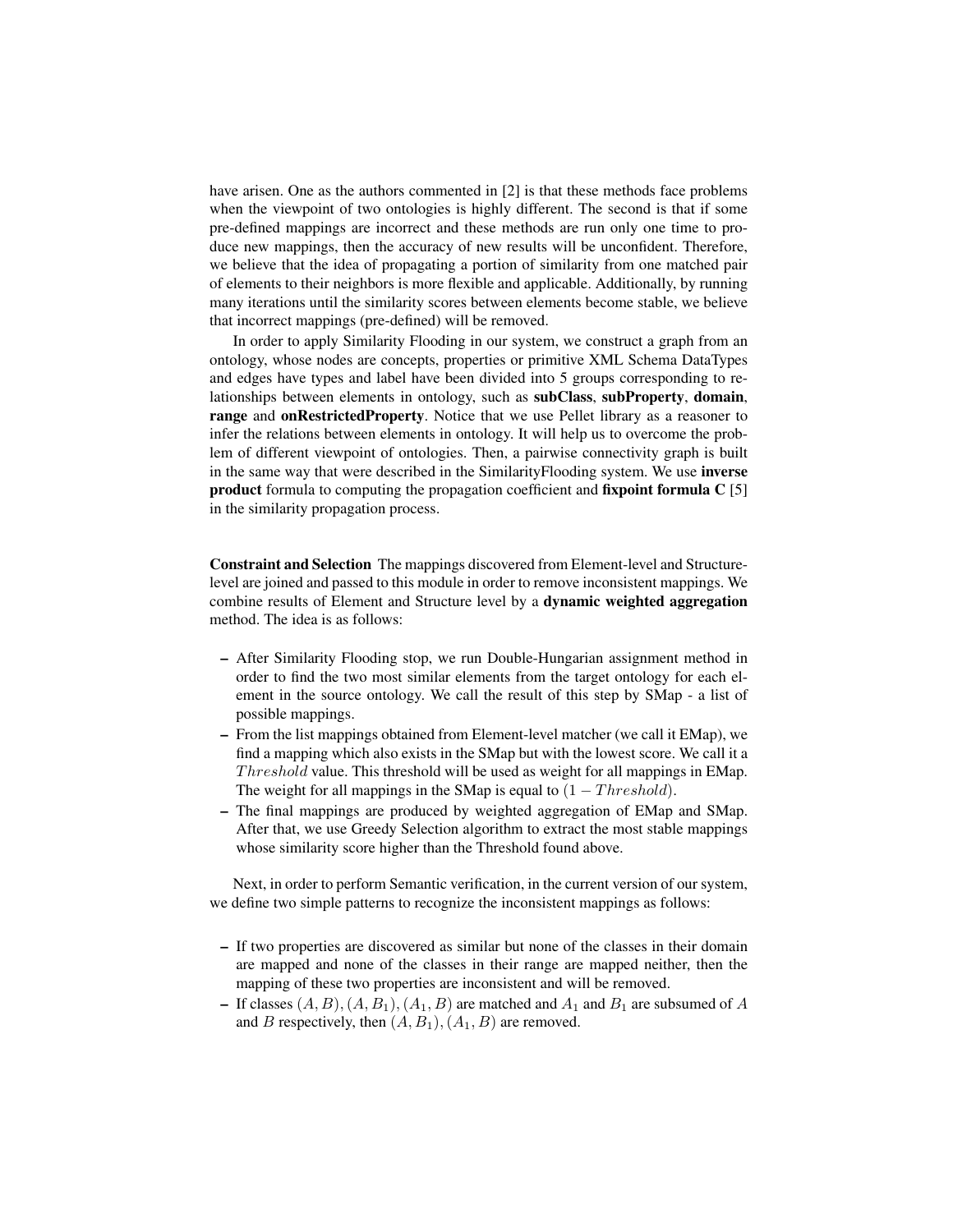### 1.3 Adaptations made for the evaluation

There are two factors that directly impact to the our system's performance. The first relates to matching by machine learning model. The training data and selected similarity metrics as learning attributes are important. We proposed a simple solution for this issue by selecting the most appropriate similarity metrics and training data according to their correlation with experts assessment. For more detail, see our paper [7]. The second issue relates to the threshold used as a filter in the selection module. Different tests require different thresholds. Our experiments show that if we set low threshold, we need to use strict semantic constraint to remove inconsistent mappings. In the current version of system, we propose a simple heuristic method (i.e., dynamic threshold and dynamic weighted aggregation) to deal with this problem. Besides, it satisfies the rules of the contests that all alignments should be run by the same configuration.

### 1.4 Link to the system and parameters file

The YAM++ system and parameter files can be download at:http://www2.lirmm.fr /∼dngo/ YAMplusplus.zip. See the instructions from SEALS platform  $^7$  to test our system.

### 1.5 Link to the set of provided alignments (in align format)

The results on Benchmark and Conference tracks can be downloaded at: http://www2.lirmm.fr /∼dngo/ YAMplusplus oaei2011.zip.

# 2 Results

In order to see the performance of our system, we will show the effectiveness and the impact of the listed modules above by comparing the results obtained from running system with three configurations. The basic configuration is the Terminological matcher only, which is based on a machine learning (ML) approach. Next, we extend it with the Extensional module, which is an Instance based matcher (IB), in order to have a full Element-level matcher. Finally, we add the Similarity Flooding (SF) module to the third configuration. All experiments are executed with JRE 6.0 on Intel 3.0 Pentium, 3Gb of RAM, Window XP SP3.

# 2.1 Benchmark

The Benchmark 2010 track includes 111 tests. Each test consists of source (reference) ontology and a test ontology, which is created by altering some information from the reference. The reference ontology contains 33 named classes, 24 object properties, 40 data properties, 56 named individuals and 20 anonymous individuals. The evaluation of our system's performance on this track with 3 configurations is shown in the Table 1.

The observation from this track is as follows. By using only machine learning (ML) approach, YAM++ achieved good result with very high precision (0.99) and F-Measure

<sup>7</sup> http://oaei.ontologymatching.org/2011/seals-eval.html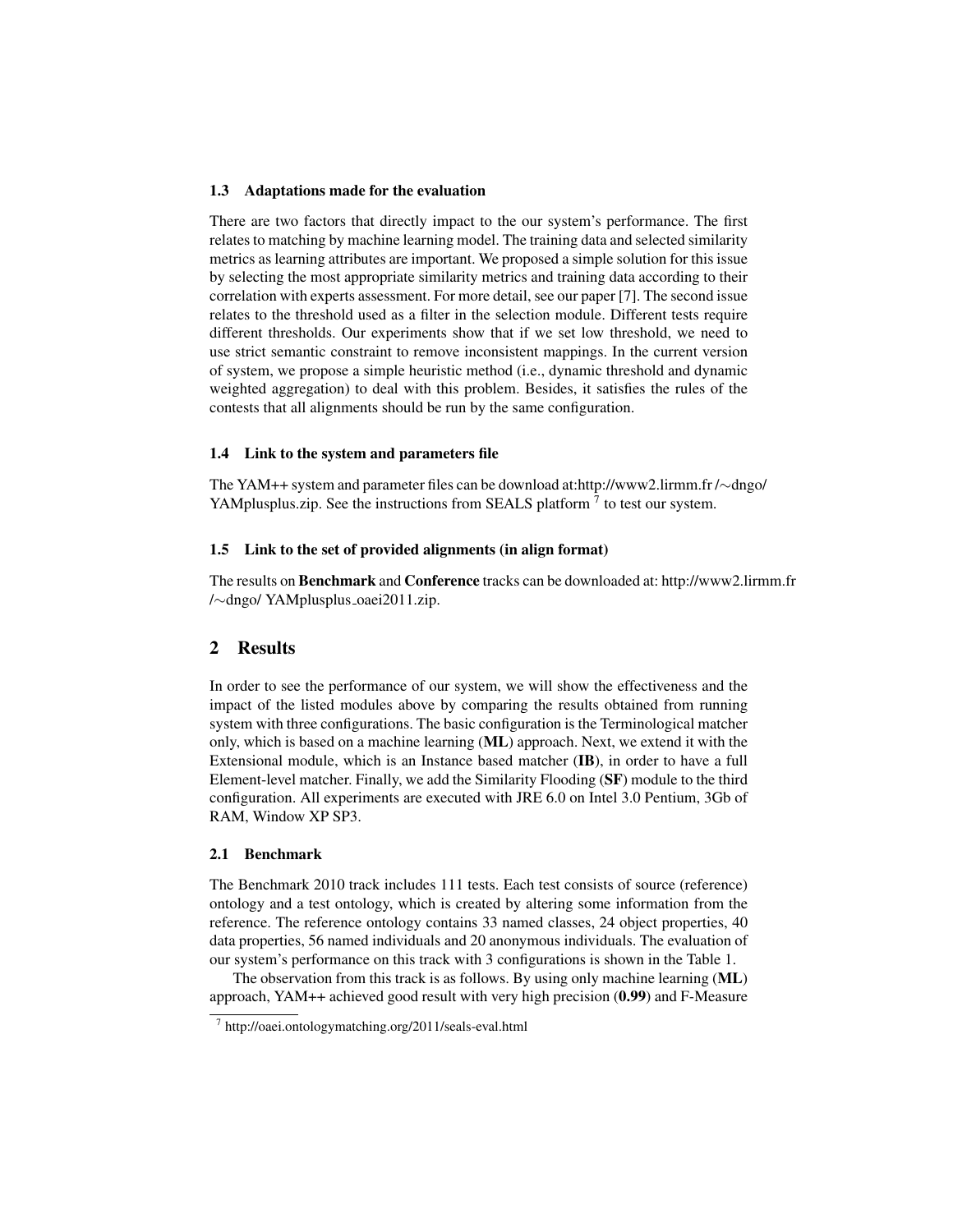| <i>Configuration</i> |      |      | <b>Precision Recall F-Measure</b> |
|----------------------|------|------|-----------------------------------|
| ML.                  | 0.99 | 0.72 | 0.84                              |
| $ML + IB$            | 0.99 | 0.74 | 0.85                              |
| $ML + IB + SF$       | 0.98 | 0.84 | 0.90                              |
| 70 1 1 1 1 1 T       | n.   |      | $\bigcap_{\alpha=1}$              |

Table 1. H-mean values on Benchmark 2010 track

(0.84). After adding Instance based (IB) matcher, both Recall and F-Measure increased with 2% and 1% respectively. These improvements were happened because many ontologies have common extensional data (instances). Finally, thanks to the process of propagation of similarity, both Recall and F-Measure increased with 10% and 5% respectively.

The Benchmark 2011 track includes 103 tests. Similar to Benchmark 2010, in this track, a source (original) ontology is compared to target ontologies which were obtained by altering some features from the original. The reference ontology contains 74 named classes, 33 object properties without extensional data (instances). The evaluation of our system's performance on this track with 3 configurations is shown in the Table 2.

| Configuration                                         |      |      | <b>Precision Recall F-Measure</b> |  |  |
|-------------------------------------------------------|------|------|-----------------------------------|--|--|
| ML.                                                   | 0.98 | 0.51 | 0.67                              |  |  |
| $ML + IB$                                             | 0.98 | 0.51 | 0.67                              |  |  |
| $ML + IB + SF$                                        | 0.97 | 0.60 | 0.74                              |  |  |
| <b>Table 2.</b> H-mean values on Benchmark 2011 track |      |      |                                   |  |  |

Similar to the Benchmark 2010 track, using Similarity Flooding method increases both Recall and F-Measure values with 9% and 7% respectively. The Instance based matcher did not improve the performance because in this track, ontologies don't support extensional data. That is why the matching results of running the first and the second configurations are the same.

### 2.2 Conferences

Conference track now contains 16 ontologies from the same domain (conference organization) and each ontology must be matched against every other ontology. YAM++ is able to produce all 120 alignments from those ontologies. Due to the heterogeneity of those ontologies, finding mappings between them is more difficult than that in Benchmark tracks. Besides, this track is an open+blind test because there are no reference alignments for most of those tests. In the Table 3, we can only report our results with respect to the available reference alignments. The observation on this track is similar to the Benchmark2011 track. Here, thanks to Similarity Flooding method, all of Precision, Recall and F-Measure values are improved.

# 3 General comments

This is the first time we participate to the OAEI campaign. We found that SEALS platform is a very valuable tool to compare the performance of our system with the others.